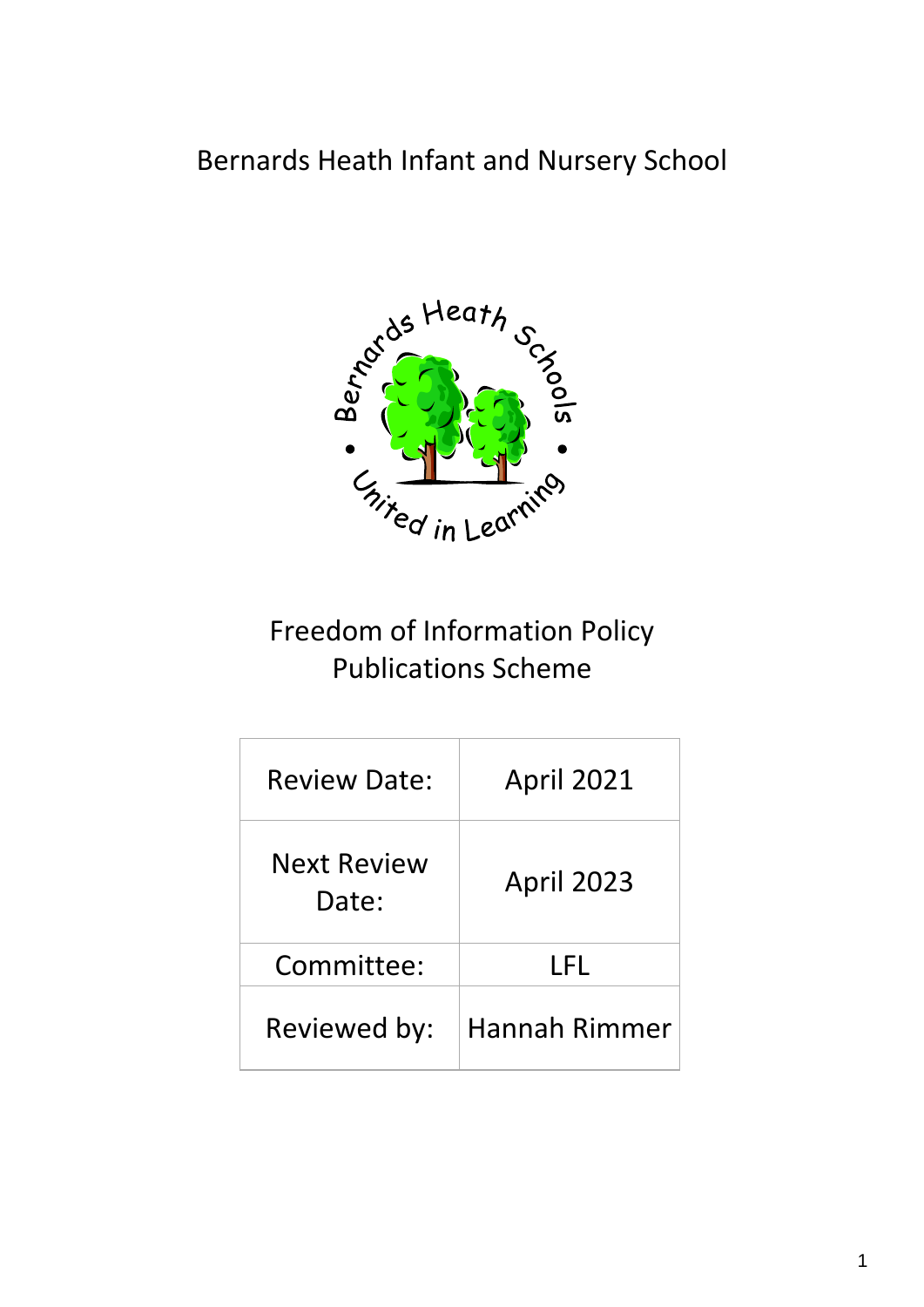#### **This is Bernards Heath Infant and Nursery School Publication Scheme containing information available under the Freedom of Information Act 2000**

*The governing body is responsible for maintenance of this scheme.*

#### **1. Introduction: what a publication scheme is and why it has been developed**

One of the aims of the Freedom of Information Act 2000 (which is referred to as FOIA in the rest of this document) is that public authorities, including all maintained schools, should be clear and proactive about the information they will make public.

To be clear and proactive we produce a publication scheme, setting out:

- *The classes of information which we publish or intend to publish;*
- *The manner in which the information will be published; and*
- *Whether the information is available free of charge or on payment.*

The ICO would expect schools to make the information in this document available unless:

- we do not hold the information;
- the information is exempt under one of the FOI exemptions or Environmental Information Regulations (EIRs) exceptions, or its release is prohibited under another statute;
- the information is readily available and publicly available from an external website; such information may have been provided either by the school or on its behalf. A direct link will be provided by the school;
- the information is archived, out of date or otherwise inaccessible; or,
- it would be impractical or resource-intensive to prepare the material for routine release.

The scheme covers information already published and information which is to be published in the future. All information in our publication scheme is either available for you on our website to download and print off or available in paper form from the school office.

Some information which we hold may not be made public, for example personal information.

This publication scheme conforms to the latest model scheme for schools approved by the Information Commissioner.

We endeavour to make as much information as possible available online. The classes, below, provide links to information which is available. If any of the information is not available online, the scheme will explain how it can be accessed. We will continue to develop this scheme to increase the amount of information that can be accessed through it.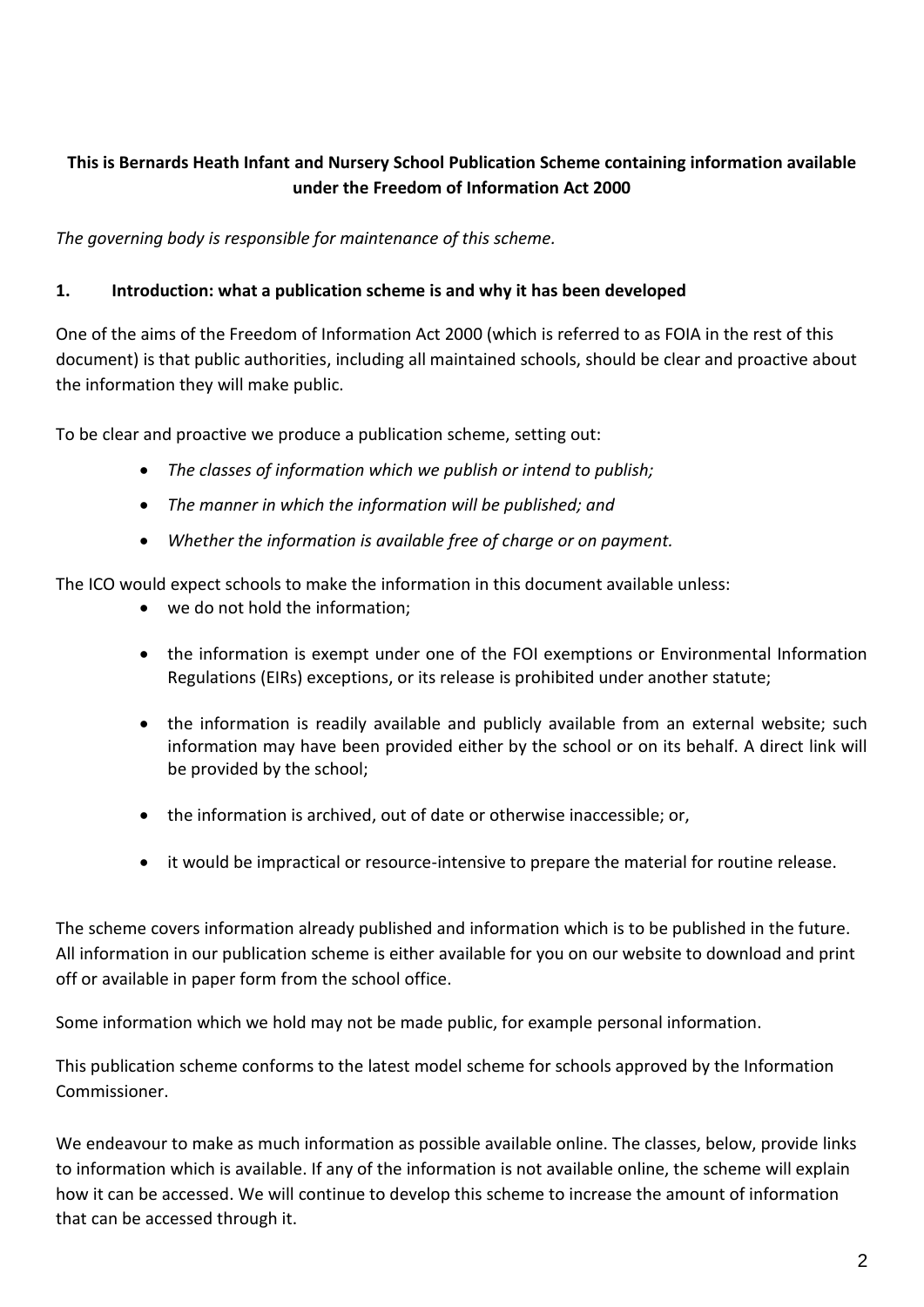The school does not charge for information which is accessed on our website. However, we may pass on costs for reproducing information or providing it in alternative formats, and we do charge for some specialist information services. Details of these costs are listed in the **Schedule of Charges**.

### **2. How to request information**

If you require a paper version of any of the documents within the scheme, please contact the school by telephone, email or letter. Contact details are set out below or you can visit our website at www.bernardsheath.sch.uk

Email: admin@bernardsheath.herts.sch.uk

Telephone: 01727 852106

Contact Address: Bernards Heath Infant and Nursery School – Sandridge Road, St Albans AL1 4AP

To help us process your request quickly, please clearly mark any correspondence **"PUBLICATION SCHEME REQUEST**" (in CAPITALS please)

If the information you're looking for isn't available via the scheme, you can still contact the school to ask if we have it.

#### **3. Paying for information**

Information published on our website is available free of charge a[t www.bernardsheath.herts.sch.uk](http://www.bernardsheath.herts.sch.uk/)

Single copies of information covered by this publication are provided free unless stated otherwise in section 4. If your request means that we have to do a lot of photocopying or printing, or pay a large postage charge, or is for a priced item such as some printed publications or videos we will let you know the cost before fulfilling your request. Where there is a charge this will be indicated by a £ sign in the description box.

#### **4. Classes of Information Currently Published**

The school's website as referred to below is [www.bernardsheath.herts.sch.uk](http://www.bernardsheath.herts.sch.uk/)

| Information to be published                                | How the information can be | Cost  |
|------------------------------------------------------------|----------------------------|-------|
|                                                            | obtained                   |       |
| Class 1 - Who we are and what we do                        |                            |       |
| (Organisational information, structures, locations and     |                            |       |
| contacts)                                                  |                            |       |
| This will be current information only                      |                            |       |
| Instrument of Government                                   | Hard copy                  | £     |
|                                                            |                            |       |
| The Instrument of Government is the document which         |                            |       |
| records the name and category of the school and the name   |                            |       |
| and constitution of its governing body.                    |                            |       |
|                                                            |                            |       |
| School Handbooks and an outline of the School<br>$\bullet$ | Website and hard copy      | £ for |
| curriculum                                                 |                            | hard  |
|                                                            |                            | copy  |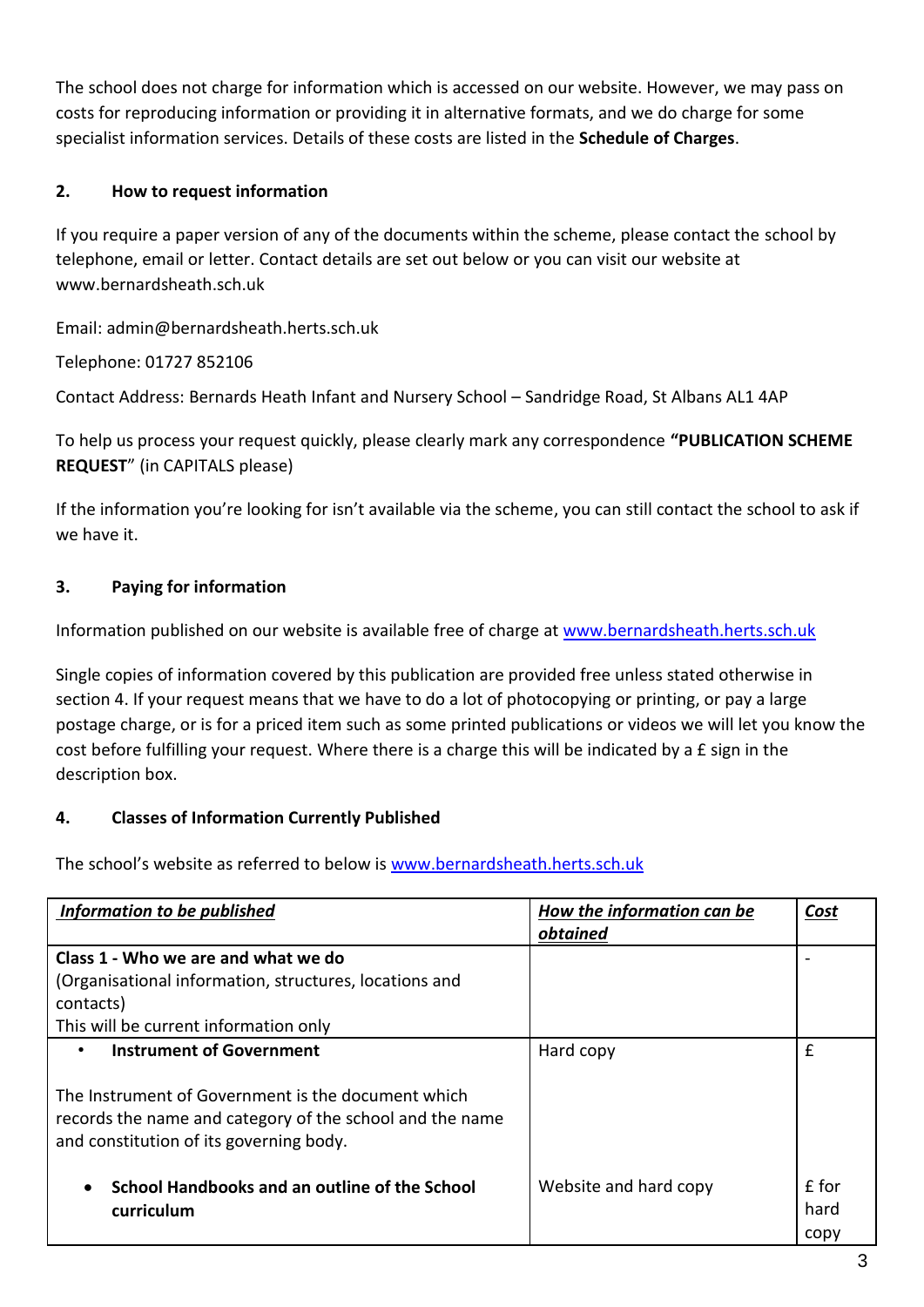| <b>Information to be published</b>                                                                                                                                                                                                | <b>How the information can be</b><br><b>obtained</b> | <b>Cost</b> |
|-----------------------------------------------------------------------------------------------------------------------------------------------------------------------------------------------------------------------------------|------------------------------------------------------|-------------|
| The School Handbook comprises of (1) A Practical day to day<br>Guide and (2) Our Philosophy for Learning.<br>Once the prospectus has been published and made available<br>to parents, access to it should be available to anyone. |                                                      | only        |
| <b>Governing Body</b><br>$\bullet$                                                                                                                                                                                                | Website                                              |             |
| The names, and contact details of the governors should be<br>available and the basis on which they have been appointed.                                                                                                           |                                                      |             |
| School session times and term dates                                                                                                                                                                                               |                                                      |             |
| Details of school session times and dates of school terms and<br>holidays.                                                                                                                                                        | Website                                              |             |
| Location and contact information                                                                                                                                                                                                  |                                                      |             |
| The address, telephone number and website for the school<br>together with the names of key personnel.                                                                                                                             | Website                                              |             |
| Class 2 - What we spend and how we spend it                                                                                                                                                                                       |                                                      |             |
| Financial information about projected and actual income and                                                                                                                                                                       |                                                      |             |
| expenditure, procurement, contracts and financial audit.                                                                                                                                                                          |                                                      |             |
| Current and previous two financial years.                                                                                                                                                                                         |                                                      |             |
| Annual budget plan and financial statements<br>$\bullet$                                                                                                                                                                          | Hard copy                                            | £           |
| Details of the Individual Schools Budget distributed by the<br>Local Authority and the school's annual income and<br>expenditure returns.                                                                                         |                                                      |             |
| <b>Capital funding</b>                                                                                                                                                                                                            |                                                      |             |
|                                                                                                                                                                                                                                   | Hard copy                                            | £           |
| Information on major plans for capital expenditure. Details of<br>the capital funding allocated to the school together with<br>information on related building projects and other capital<br>projects.                            |                                                      |             |
| <b>Financial Audit Reports</b>                                                                                                                                                                                                    | Hard copy                                            | £           |
| <b>Procurement and contracts</b>                                                                                                                                                                                                  | <b>Hard Copy</b>                                     |             |
| Details of procedures used for the acquisition of goods and<br>services. Details of contracts that have gone through a formal<br>tendering process.                                                                               |                                                      |             |
| Pay policy                                                                                                                                                                                                                        | Hard copy                                            | £           |
| The statement of the school's policy and procedures<br>regarding teachers' pay.                                                                                                                                                   |                                                      |             |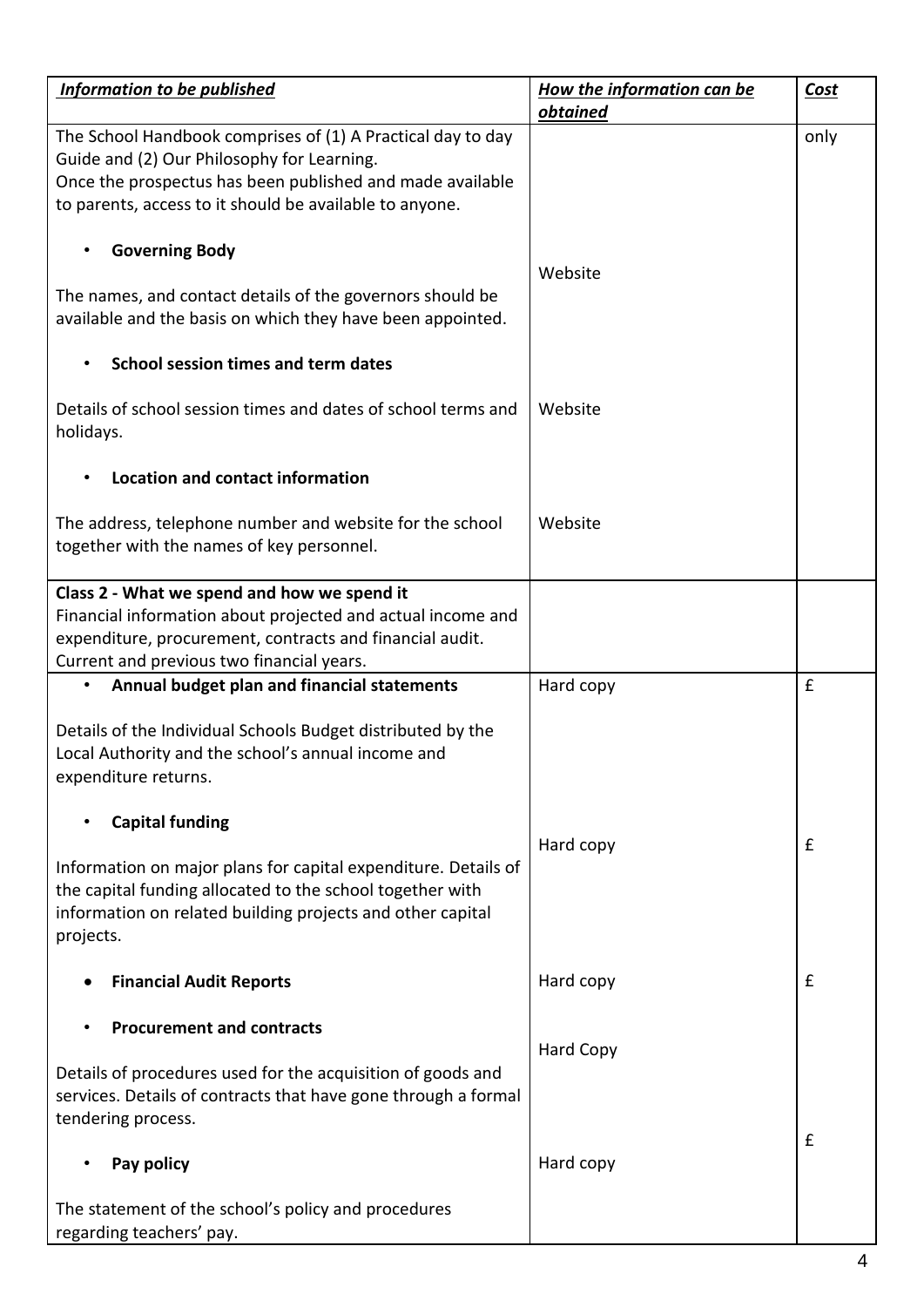| <b>Information to be published</b>                             | <b>How the information can be</b> | <b>Cost</b> |
|----------------------------------------------------------------|-----------------------------------|-------------|
|                                                                | obtained                          |             |
| <b>Staffing allowances and expenses</b><br>$\bullet$           |                                   |             |
|                                                                |                                   | £           |
| Details of allowances and expenses that can be incurred or     | Hard copy                         |             |
| claimed. It should include total of allowances paid to         |                                   |             |
| individual senior staff members by reference to categories     |                                   | £           |
| and must include at least travel, subsistence and              |                                   |             |
| accommodation                                                  |                                   | £           |
|                                                                |                                   |             |
| <b>Staffing pay and structure</b><br>$\bullet$                 | Hard copy                         |             |
|                                                                |                                   |             |
| The names and position of all staff of the school and how      |                                   |             |
| they may be contacted via the school. Salaries of senior staff |                                   |             |
| and for more junior posts level of pay by salary band.         |                                   |             |
| <b>Governors' allowances</b>                                   |                                   |             |
|                                                                | Hard copy                         |             |
| Details of allowances and expenses that can be claimed or      |                                   |             |
| incurred and a record of total payments made to individual     |                                   |             |
| governors.                                                     |                                   |             |
|                                                                |                                   |             |
| Class 3 - What our priorities are and how we are doing         |                                   |             |
| Strategies and plans, performance indicators, audits,          |                                   |             |
| inspections and reviews.                                       |                                   |             |
| Current information as a minimum                               |                                   |             |
|                                                                |                                   |             |
| Government-supplied performance data                           | Website                           |             |
| Summary of latest Ofsted report                                | Website                           |             |
| School Development Plan                                        | Hard copy                         | £           |
| <b>School Self Evaluation</b>                                  | Hard copy                         | £           |
| Performance management information<br>$\bullet$                |                                   |             |
|                                                                |                                   |             |
| Performance management policy and procedures adopted by        | Hard copy                         | £           |
| the governing body.                                            |                                   |             |
|                                                                |                                   |             |
| <b>Schools future plans</b>                                    |                                   |             |
|                                                                |                                   |             |
| Any major proposals for the future of the school involving,    | Website, when appropriate         |             |
| for example, consultation or a change in school status.        |                                   |             |
|                                                                |                                   |             |
| <b>Child Protection</b>                                        |                                   |             |
| The policies and procedures that are in place to ensure that   | Website and hard copy             | £           |
| functions are exercised by the School with a view to           |                                   |             |
| safeguarding and promoting the welfare of children,            |                                   |             |
| including child protection, in compliance with legislation and |                                   |             |
| any guidance issued by the Secretary of State.                 |                                   |             |
|                                                                |                                   |             |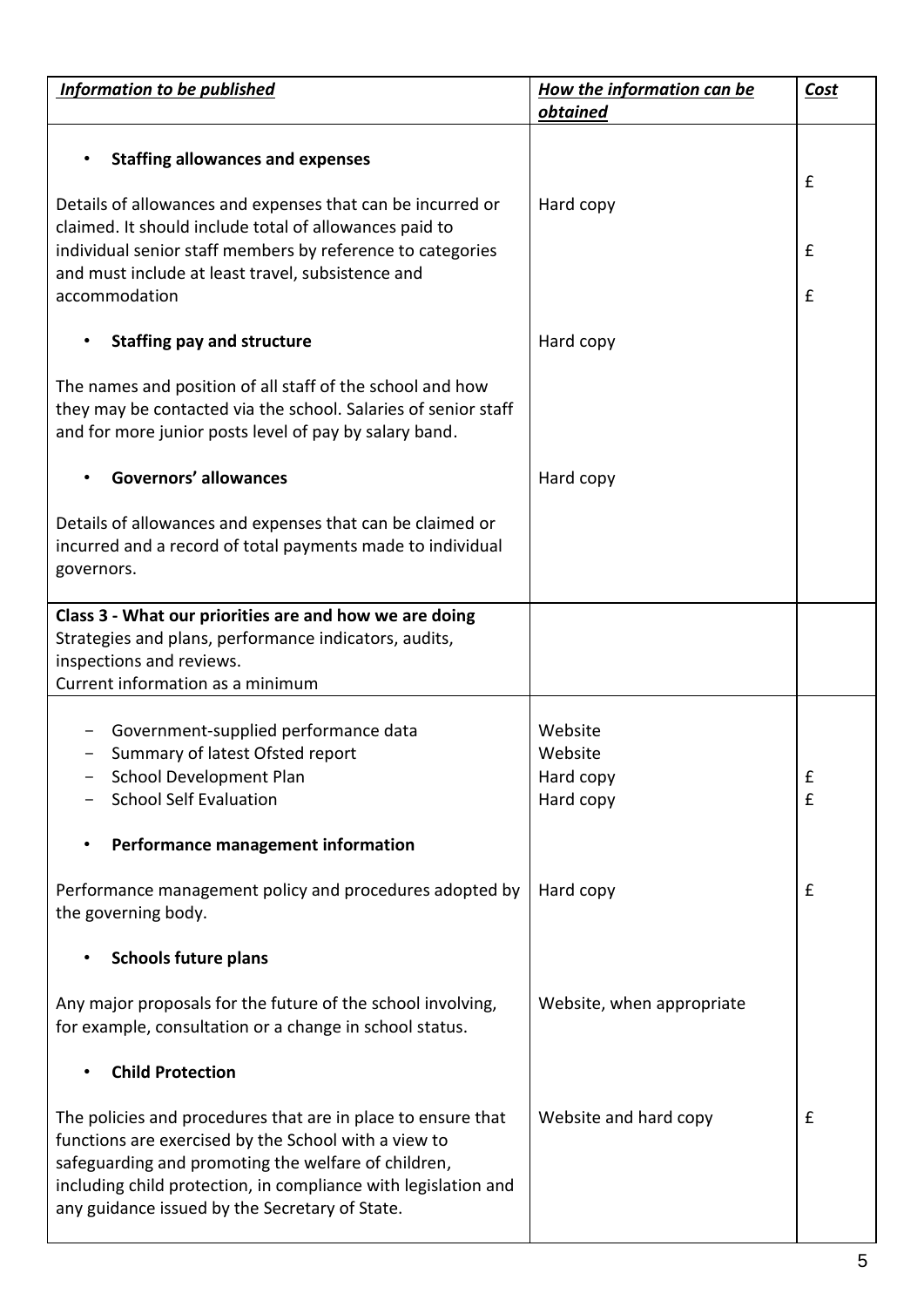| <b>Information to be published</b>                                                                                                                                                                                                                                                                                                                                                                                         | <b>How the information can be</b><br>obtained         | Cost         |
|----------------------------------------------------------------------------------------------------------------------------------------------------------------------------------------------------------------------------------------------------------------------------------------------------------------------------------------------------------------------------------------------------------------------------|-------------------------------------------------------|--------------|
| <b>Class 4 - How we make decisions</b>                                                                                                                                                                                                                                                                                                                                                                                     |                                                       |              |
| Decision-making processes and records of decisions.<br>Current and previous three years as a minimum.                                                                                                                                                                                                                                                                                                                      |                                                       |              |
| Nursery admissions policy / decisions                                                                                                                                                                                                                                                                                                                                                                                      |                                                       |              |
| The school's admission arrangements and procedures,<br>together with information about the right of appeal.<br>Individual admission decisions would not be expected to be<br>published, but information on application numbers/patterns<br>of successful applicants (including criteria on which<br>applications were successful) should be if this information is<br>held by the school.                                  | Hard copy                                             | $\mathbf{f}$ |
| Minutes of meetings of the Governing body and its<br>$\bullet$<br>sub-committees                                                                                                                                                                                                                                                                                                                                           | Hard copy                                             | £            |
| Minutes, agendas and papers considered at such meetings<br>should be published as soon as practicable, with the<br>exception of information that is properly considered to be<br>private to the meeting.                                                                                                                                                                                                                   |                                                       |              |
| <b>Class 5 - Our policies and procedures</b><br>Current written protocols, policies and procedures for                                                                                                                                                                                                                                                                                                                     |                                                       |              |
| delivering our services and responsibilities.                                                                                                                                                                                                                                                                                                                                                                              |                                                       |              |
| Current information only.                                                                                                                                                                                                                                                                                                                                                                                                  |                                                       |              |
| <b>School policies</b>                                                                                                                                                                                                                                                                                                                                                                                                     | Some available on the website,<br>others in hard copy | £            |
| This will include school policies and procedures together with<br>other information related to the school such as charging and<br>remissions policy, health and safety and risk assessment,<br>complaints procedure, staff conduct policy, discipline and<br>grievance policies, pay policy, staffing structure<br>implementation plan. It will also include policies and<br>procedures for handling information requests. |                                                       |              |
| <b>Pupil and Curriculum policies</b>                                                                                                                                                                                                                                                                                                                                                                                       |                                                       | £            |
| This will include such policies as home-school agreement,,<br>sex and relationships education, special educational needs,<br>accessibility / disabled pupils, race equality, collective<br>worship, and pupil discipline                                                                                                                                                                                                   | Some available on the website,<br>others in hard copy |              |
| Records management and personal data policies                                                                                                                                                                                                                                                                                                                                                                              |                                                       | £            |
| This will include information security policies, records<br>retention, destruction and archive policies, and data                                                                                                                                                                                                                                                                                                          | Hard copy                                             |              |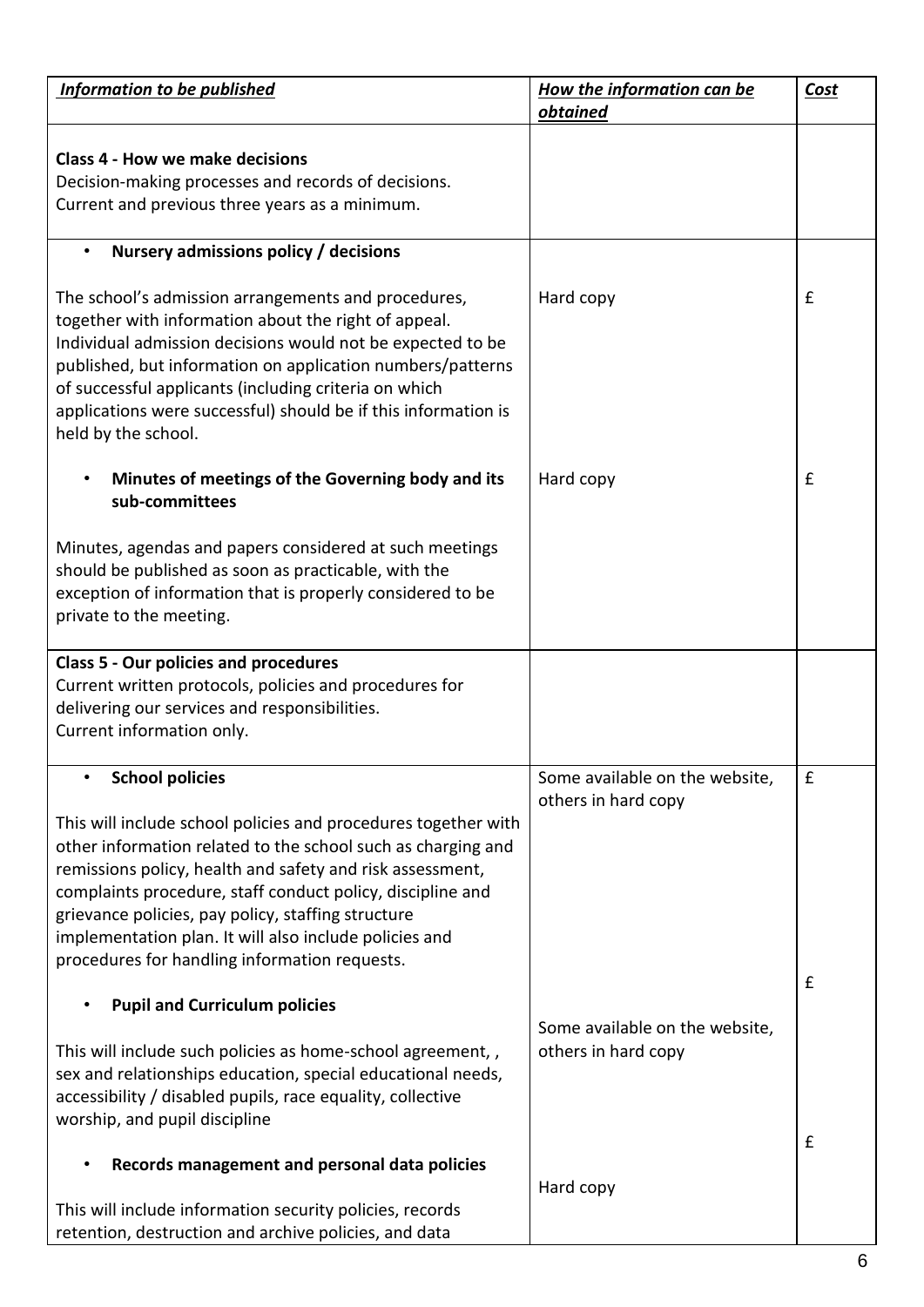| <b>Information to be published</b>                                                                                  | <b>How the information can be</b><br>obtained | <b>Cost</b> |
|---------------------------------------------------------------------------------------------------------------------|-----------------------------------------------|-------------|
| protection (including data sharing) policies.                                                                       |                                               | $\mathbf f$ |
| <b>Equality and diversity</b>                                                                                       | <b>Hard Copy</b>                              |             |
| This will also include policies, schemes, statements,                                                               |                                               |             |
| procedures and guidelines relating to equal opportunities.                                                          |                                               | £           |
| Policies and procedures for the recruitment of staff                                                                | Hard copy                                     |             |
| If vacancies are advertised as part of recruitment policies,                                                        |                                               |             |
| details of current vacancies will be readily available.                                                             |                                               |             |
| <b>Charging regimes and policies</b>                                                                                | Hard copy                                     | $\mathbf f$ |
| Details of any statutory charging regimes should be provided.                                                       |                                               |             |
| Charging policies should include charges made for<br>information routinely published. They should clearly state     |                                               |             |
| what costs are to be recovered, the basis on which they are                                                         |                                               |             |
| made, and how they are calculated.                                                                                  |                                               |             |
| <b>Class 6 - Lists and registers</b>                                                                                |                                               |             |
| Currently maintained list and registers only.<br><b>Curriculum circulars and statutory instruments</b><br>$\bullet$ | Hard copy                                     | £           |
| Statutory Instruments (for example Regulations),                                                                    |                                               |             |
| departmental circulars and administrative<br>memoranda sent to the Head teacher/Governing                           |                                               | £           |
| Body concerning the curriculum.                                                                                     |                                               |             |
| <b>Disclosure logs</b><br>$\bullet$                                                                                 | Hard copy                                     | £           |
| The school's log of information provided in response                                                                |                                               |             |
| to requests.                                                                                                        |                                               |             |
| <b>Gifts and Hospitality Register</b>                                                                               | Hard copy                                     | $\mathbf f$ |
| Asset register                                                                                                      | Hard copy                                     |             |
| We would expect some information from capital asset                                                                 |                                               |             |
| registers to be available, if such registers are held.                                                              |                                               |             |
| Any information the school is currently legally<br>$\bullet$<br>required to hold in publicly available registers.   | Hard copy                                     |             |
| The services we offer                                                                                               |                                               |             |
| Information about the services the school provides including<br>leaflets, guidance and newsletters.                 | Website                                       |             |
| Current information only.                                                                                           |                                               |             |

## **7. Feedback and Complaints**

We welcome any comments or suggestions you may have about the scheme. If you want to make any